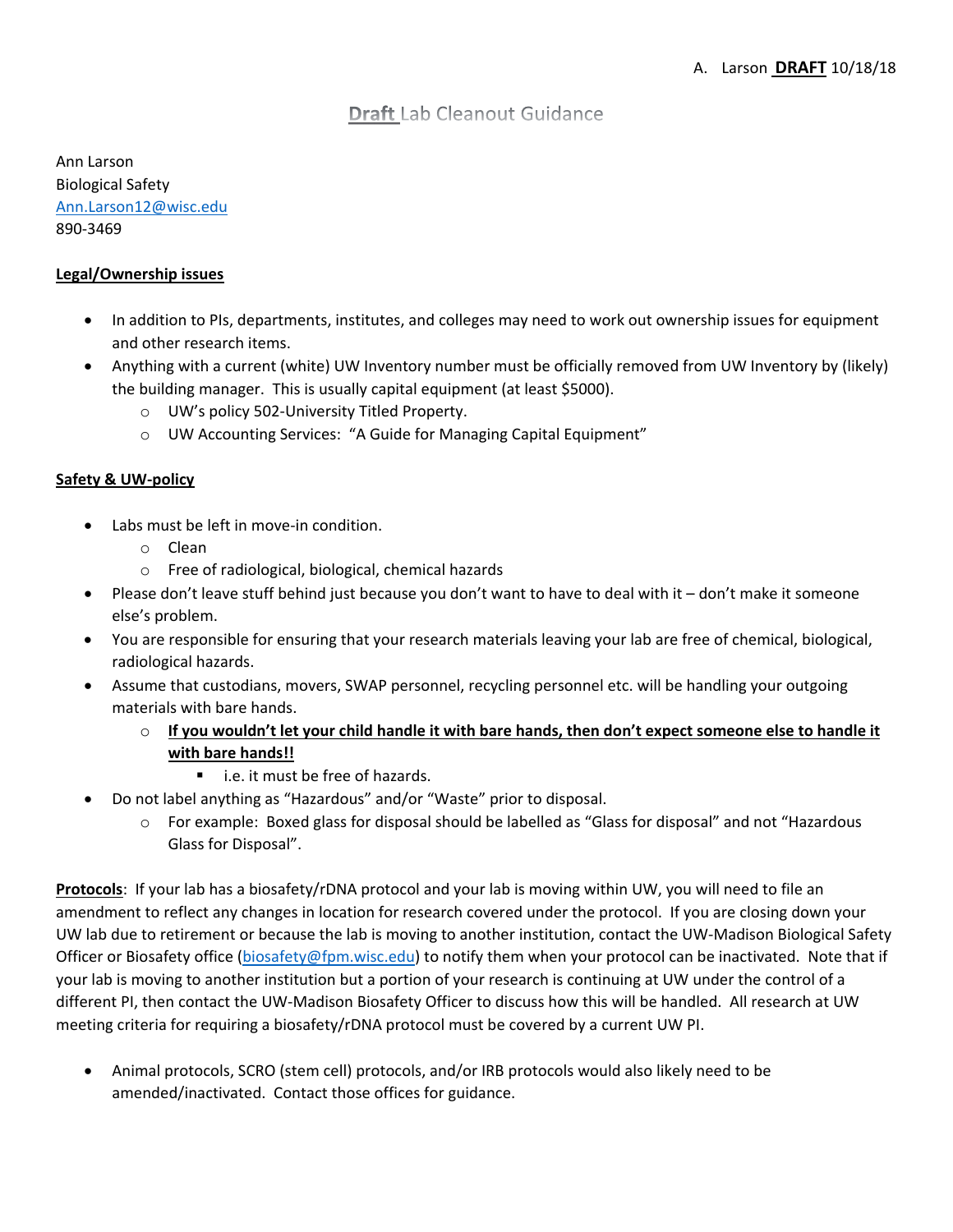## **Radiation Safety** (radiationsafety@wisc.edu)

- Contact Radiation Safety personnel to officially decommission any relevant labs.
- After decommissioning, while you clean the lab, set aside any lead shielding and also anything else that you find that has a radiation sticker on it (even a partial sticker). Contact Radiation Safety at the end of the cleanout to take care of this stuff for you.
- Scintillation counters have a small radioactive sealed source, and have to be disposed of through Radiation Safety. They are typically also capital equipment, so make sure your building manager is notified.

## **Chemical Safety** (chemicalsafety@fpm.wisc.edu)

- Set aside any surplus chemicals that need to be picked up by Chemical Safety. Most labs will have one chemical pickup at the end of the cleanout, although you can certainly arrange for more than one pickup if you have a lot of chemical. Chemical pickups are done in one of two ways:
	- o "Regular" chemical pickup less than 50 items
		- https://ehs.wisc.edu/chemical‐disposalsurplus‐pickup‐request‐form/
		- **Fill out the surplus chemical forms listing your chemicals for pickup, then go to the website** above to request a pickup.
	- o Chemical "Lab Cleanout" more than 50 items
		- Do not need to list your chemicals
		- https://ehs.wisc.edu/lab-clean-outs/
		- Go to website above and submit request for chemical lab cleanout

#### **Hints**

- Preparing for a move takes a lot of time, so **PLAN AHEAD!**
- Your building manager can put in a work order to request tilt carts (see picture) from UW Waste and Recycling for larger amounts of trash, paper for recycling, and/or metals for recycling. These are really handy, and can be emptied quickly by Waste & Recycling and returned to you to use again.



 SWAP can drop off "speed packs" (large box‐ see picture) that will hold many items. Otherwise, you can just put items for SWAP in a specific area (don't need to move large items).

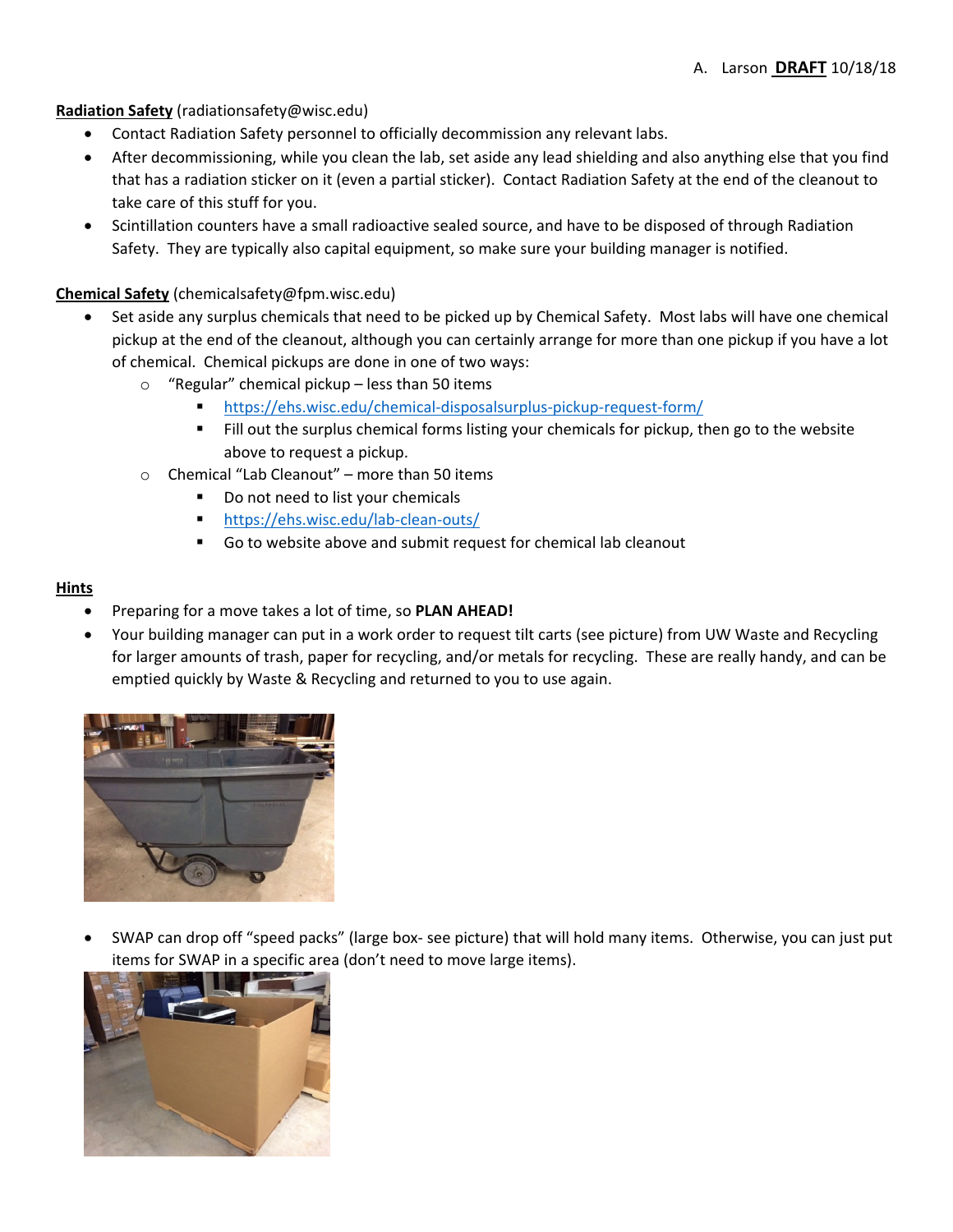- Recommend starting different piles:
	- o Surplus/unwanted chemicals
	- o Cleaned & decontaminated equipment you don't want (broken or functional).
	- o Items for SWAP
	- o Other items for Safety: Lead, for instance
	- o Medical Sharps (put in sharps container)
	- o Anything with a radiation sticker (even partial sticker)
- Recommend that you start labelling things ("doesn't work", "Bob in the Smith lab wants this", "has UW inventory label", etc.). This is helpful for you and for anyone else helping you.
- For any larger equipment used with biologically hazardous material (incubators, fridges, for instance), you can usually spray all surfaces thoroughly with 10% bleach and let air dry overnight in order to decontaminate. You'd need to decontaminate items like this before disposal.
- If specific materials aren't going to be used by others in your building/department, then see below how to get rid of them.

#### **Handling/Disposal of Specific Lab materials:**

- Items with UW inventory number (i.e. capital equipment, generally purchased for over \$5000): Must be officially removed from Purchasing Services' official inventory by your building manager or department administrator prior to disposal or SWAP pickup.
	- $\circ$  There are older types of UW inventory labels on some equipment. If you're not sure if an item is on the current inventory, just make a note of it and ask your building manager.
- Biological Safety Cabinets (BSCs):
	- $\circ$  BSCs usually need be decontaminated prior to moving to a new location. Depending on what has been previously handled in the unit, this may consist of a simple surface decontamination or a more complicated gas decontamination. Decontamination prior to moves is done by the BSC Services team (262-1809,; bscservices@fpm.wisc.edu). Because the BSC Services team is very busy, plan ahead and contact them early in the process.
	- $\circ$  The BSC Services team does not physically move BSC's. If moving a BSC to a different location in UW, you (or building manager) need to contact Campus Services or C. Coakley.
- With a few exceptions outlined below (computers, etc.), materials going to SWAP must be clean, in good shape, and "saleable".
	- o Everything going to SWAP must be free of biological, chemical, and radiological hazards.
	- $\circ$  Use discretion when sending materials to SWAP. The public buys stuff there, so items could end up in someone's kitchen or garage. Assume that materials would be handled with bare hands.
- Biological hazards, biological toxins, recombinant materials (i.e. anything on a biosafety protocol): Must be properly inactivated (bleach or autoclaving) prior to disposal.
- Office paper (clean, white, non‐glossy paper): Recycled, but keep separate from Mixed Paper. Binder clips, paper clips, etc. are OK, but you have to take paper out of binders. Remove plastic liners.
	- o Binders: SWAP will take these if they are in good shape, without labels. If not in good shape, throw in trash.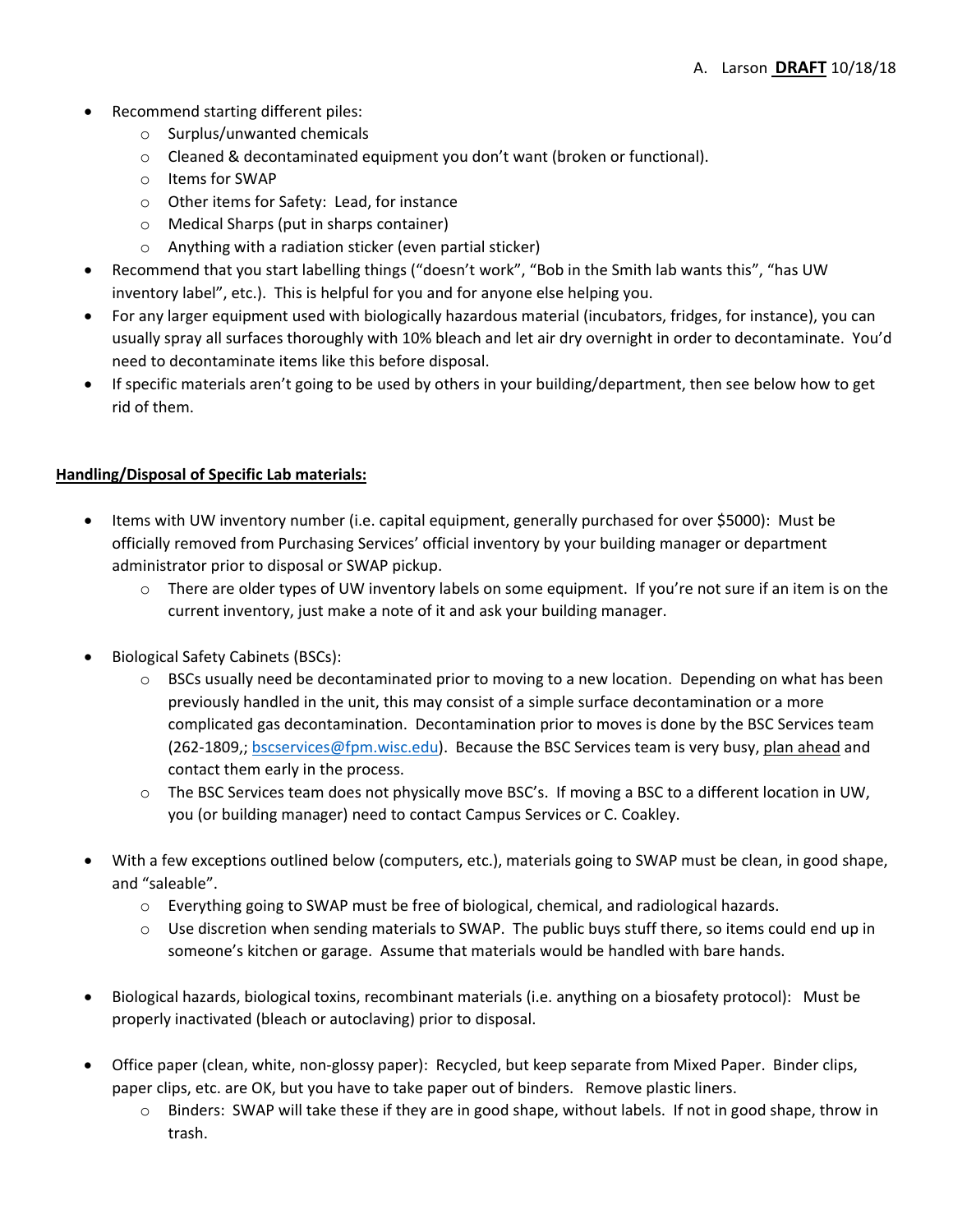- Mixed paper (clean glossy paper, colored paper, lined paper, magazines, cardboard, newspaper): Recycle, but they go in a separate recycling stream than office paper. If possible, remove from plastic liners (such as journals that come in plastic wrap).
- Plastics and glass for recycling (Cans, glass, plastics, #1‐7, glass bottles & jars, metal cans): The types of lab plastics that can be recycled are limited due to safety concerns.
	- o Do not include: foil, plastic wrap, or bags.
	- o Do include: clean pipet tip boxes (with no pipet tips), rinsed chemical containers for very‐low‐risk chemicals (yeast extract, dextrose, sodium chloride, for instance). **If you wouldn't let your child handle it with bare hands, don't put into recycling.**
	- $\circ$  Clean glassware (flasks, for instance), that are too etched to go to SWAP, can be recycled.
	- $\circ$  Put in durable clear bag, label as "recyclable", and put either in hallway or on ground next to dumpster outside. Don't overload the bags.
- Hazardous glass and plastic: Items that can cut if disposed of in normal trash containers: Pasteur pipettes, other pipettes and tips, slides & cover slips, broken or fragile glass. Put in sturdy leak‐proof container and securely tape closed. If using cardboard boxes, use plastic liner. Limit weight to 20 pounds. Write "Glass for disposal" in Sharpie on the box, with OK to Trash label. Custodian will pick up and put in dumpster. Do not label "Hazardous".
	- $\circ$  Note that smaller amounts of slides, Pasteur pipets, broken glass, etc, can go in Medical Sharps containers for MERI pickup.
	- $\circ$  Very long glassware (glass rods, chromatography columns, etc) may be tricky to handle. If you don't have a really long box for these, call Ann in Safety (top of page) and she'll take care of it for you.
- Durable large glass for disposal. Place on ground next to trash dumpster.
	- o Example: Empty, rinsed well, gallon glass containers (type that solvents often come in). Make sure it's safe to handle with bare hands – if not, then box it up for disposal.
- Plate glass: Potentially very dangerous to Waste & Recycling folks to handle. Box smaller pieces security. Contact Waste & Recycling for larger pieces. Don't overload the box.
- Medical sharps: Needles, syringes, with needles, lancets, scalpels, razor blades: Even if unused, medical sharps must be put in Medical Sharps containers and place in MERI bins. You do not need to autoclave first.
- Syringes/needles (unused).
	- o Packages of syringes (without needles) in original packaging can be taped closed and put in trash.
	- $\circ$  Unused syringe/needle combinations, even if in original packaging, must be put in Medical Sharps containers and place in MERI bins.
	- o Loose syringes (without needles, used or unused) if not contaminated with chemical or biological hazards, can be put in Medical Sharps containers. However, they can also be placed within a secondary container or opaque bag and put in the trash.
- Non-medical sharps (thin-walled borosilicate tubes, Pasteur pipets, slides, etc.): Put in sturdy box with liner, then they can go in trash. If contaminated, autoclave or chemically inactivate on‐site first. These are heavy so put in small boxes.
	- o Note that smaller amounts of slides, Pasteur pipets, broken glass, etc, can go in Medical Sharps containers for MERI pickup.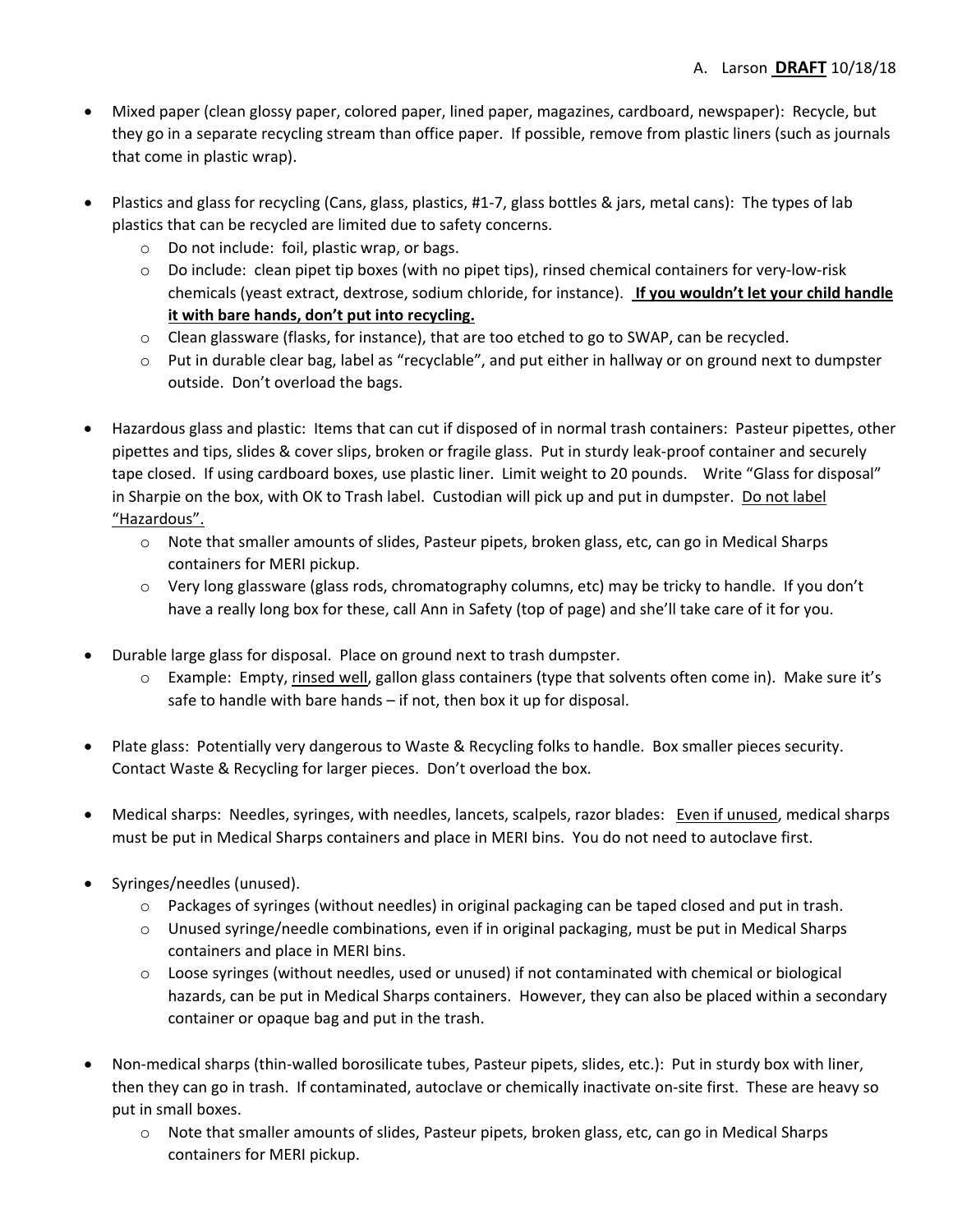- Fixed biological samples:
	- $\circ$  If dry on microscope slides, then box up for disposal as "Non-medical sharps" (see above). Note that they can be placed in the boxes loose or while still in slide tray boxes.
	- $\circ$  If they are in fixative (formalin, ethanol, etc.) in vials, then move into a chemical fume hood. Pour out the liquid into a separate container, filtering or screening out the "chunks" of materials. Dispose of the liquid through Chemical Safety's guidelines (solvent carboys, sanitary sewer, etc., depending on the specific chemical). Leave the vials and caps in the chemical fume hood for a day or two to ensure that they are dry. Caps can then go in the trash, and vials can then be boxed up as "Non‐medical sharps".
- Computers & peripherals, printers, fax machines, copiers, any data‐containing devices, other "computer waste": o All must go to SWAP, even if broken. Must be free of chemical, biological, radiological hazards.
- Appliances such as microwaves, refrigerators and freezers are picked up by Physical Plant (call CARS at 263‐3333 to request pickup). They must be clean and free of any chemical, biological, or radiological hazards. After requesting pickup, place on loading dock or next to dumpster.
- Lab furniture: SWAP will take if functional/clean/complete. Must be entirely free of chemical, biological, radiological hazards. A work order is typically needed for pickup of large furniture for disposal. Remove doors off of fridges/freezers prior to disposal.
- Lab chairs: Should not go to SWAP since they are hard to decontaminate. If they are in relatively good shape, and might be used by the next occupant of the, leave them there. Deface cushions (cut with razor, for instance) and submit work order for pickup.
- Other furniture that has been in the lab: ONLY send to SWAP if it is in great shape AND can be completely cleaned and decontaminated. Otherwise, will need to go for disposal. Filing cabinets can go to metal recycling.
- Office chairs and other office furniture such as filing cabinets (i.e. they have been in an office and not in a lab): they SWAP will take them if they are in perfect condition (they get a zillion of them and can only sell so many).
- Durable lab glass in good condition; SWAP will take if clear (not brown), very clean and not chipped/broken. Put caps on screw‐capped flasks going to SWAP. Must be boxed up and be labelled with "OK to Trash" if custodians will be handling for disposal.
	- $\circ$  So, let's say the building "scavengers" have picked through the glassware on your shelves and taken what they want. What do you do with what is left behind?
		- Really good condition SWAP
		- $\blacksquare$  Broken or chipped at all  $-$  Box up for disposal
		- Intact, but not in good condition (etched, cloudy, full of tape residue) -- recycle
- Laser-containing equipment: Contact Radiation Safety -- look for "Danger" signs indicating possible lasers.
- Styrofoam containers
	- $\circ$  If clean and free of any hazards, bag them and take to one of the "Boxable" pickup locations on campus, These are large metal cages in many buildings.
	- $\circ$  If not clean (i.e. you wouldn't let your kid handle with bare hands), throw in trash.
	- o "Boxable" pickup locations are listed at:
		- https://sustainability.wisc.edu/projects/styrofoam/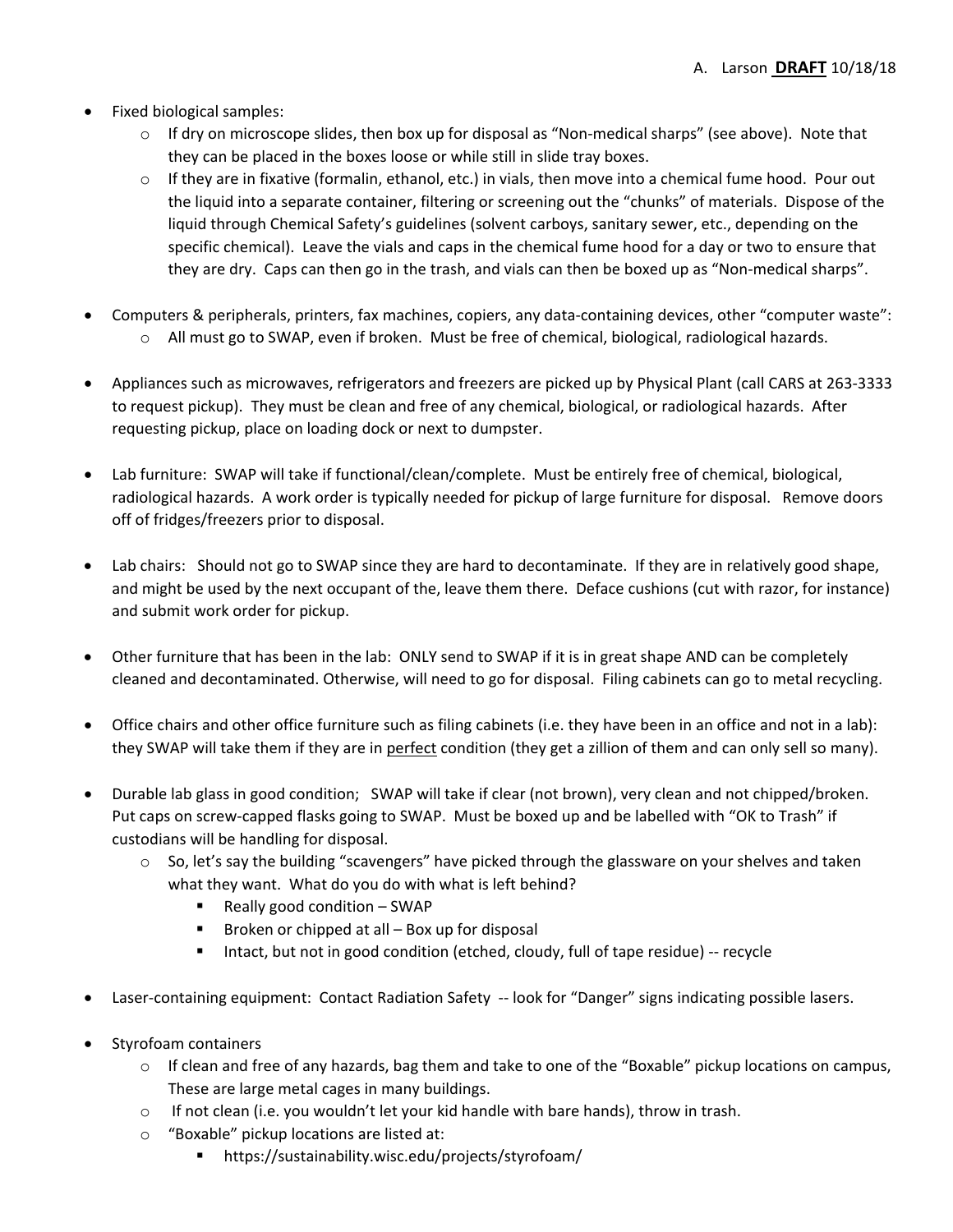- Styrofoam peanuts, if clean and free of hazards, can be securely bagged in clear bags and placed in "Boxable" pickup locations.
- Large chunks of Styrofoam packing material, if clean and free of hazards recycle in Boxable locations
- Lab equipment (electronic = has a cord, but isn't computer-related):
	- o In most cases, remove used tubing.
	- $\circ$  Any sharps hazards (needles, ends of wires, etc.) associated with the unit must be removed, securely covered, etc., so that they do not pose a risk to anyone handling the unit.
	- o If functional, sale‐able, clean, and free of biological, chemical, and radiological hazards, most items can go to SWAP.
	- o Hazard‐related stickers must be removed. Only remove biohazards stickers if you are the one that decontaminated the unit.
	- o Electronics waste (e‐waste) cannot go into landfill. If not functional, don't send to SWAP, but instead set next to dumpsters. Label as "doesn't work", "non-functional", etc. Alternately, start a pile of nonfunctional e-waste and arrange pickup with UW Waste & Recycling folks.
- Lab disposables: SWAP if clean and unopened.
	- o Only if you're sure the surfaces of the packages are free of hazards
	- o Examples:
		- Three packs of unopened borosilicate tubes SWAP
		- Opened pack of borosilicate tubes box as glass for disposal
		- Unopened pack of plastic pipets SWAP
		- Opened pack of plastic pipets trash
		- $\blacksquare$  Opened pack of glass pipets  $-$  box as glass for disposal
- Lab supplies (test tube racks, etc.), shelves– If very clean, not rusty, and saleable—SWAP
- Animal cages SWAP if clean, not contaminated, and saleable.
- Office supplies (desk trays, binders, etc.)– If in great shape, or new– SWAP. Otherwise, trash.
- Batteries:
	- o Alkaline batteries can go in a UW battery recycling tower (located in multiple buildings) or placed in the trash.
	- $\circ$  Lead acid batteries can be returned to the vendor, picked up by Physical Plant, or (if leaking), picked up by Chem Safety.
	- o Nickel cadmium or nickel‐metal‐hydride batteries can be returned to the vendor, picked up by Physical Plant, or placed in a UW battery recycling tower.
	- o Lithium batteries can be returned to the vendor, picked up by Physical Plant, or placed in a UW battery recycling tower. Please cover the terminals on lithium batteries with tape prior to disposal.
	- o Computer batteries can be sent to SWAP.

Locations of battery recycling towers are at https://sustainability.wisc.edu/recycling/